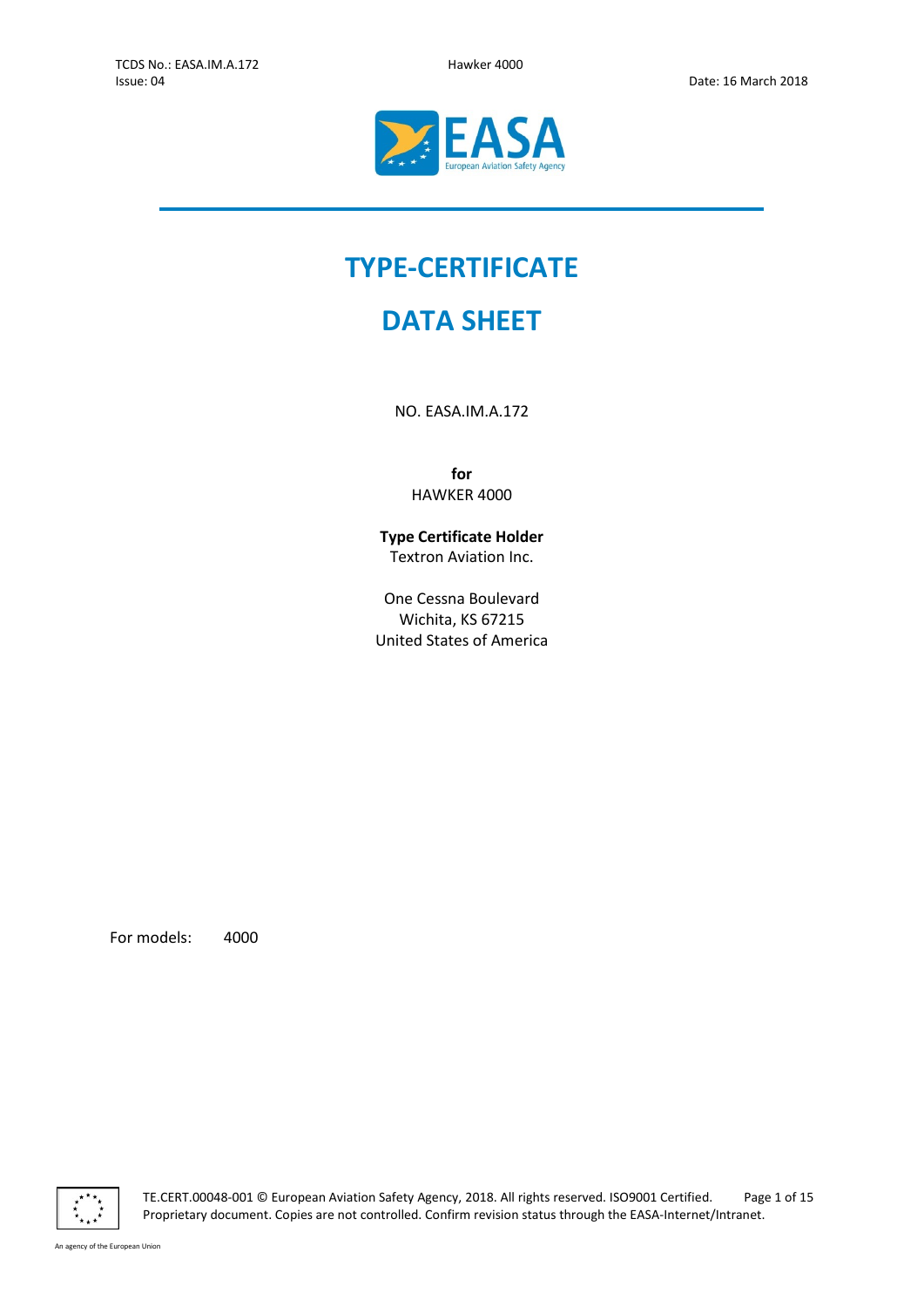Intentionally left blank



TE.CERT.00048-001 © European Aviation Safety Agency, 2018. All rights reserved. ISO9001 Certified. Page 2 of 15 Proprietary document. Copies are not controlled. Confirm revision status through the EASA-Internet/Intranet.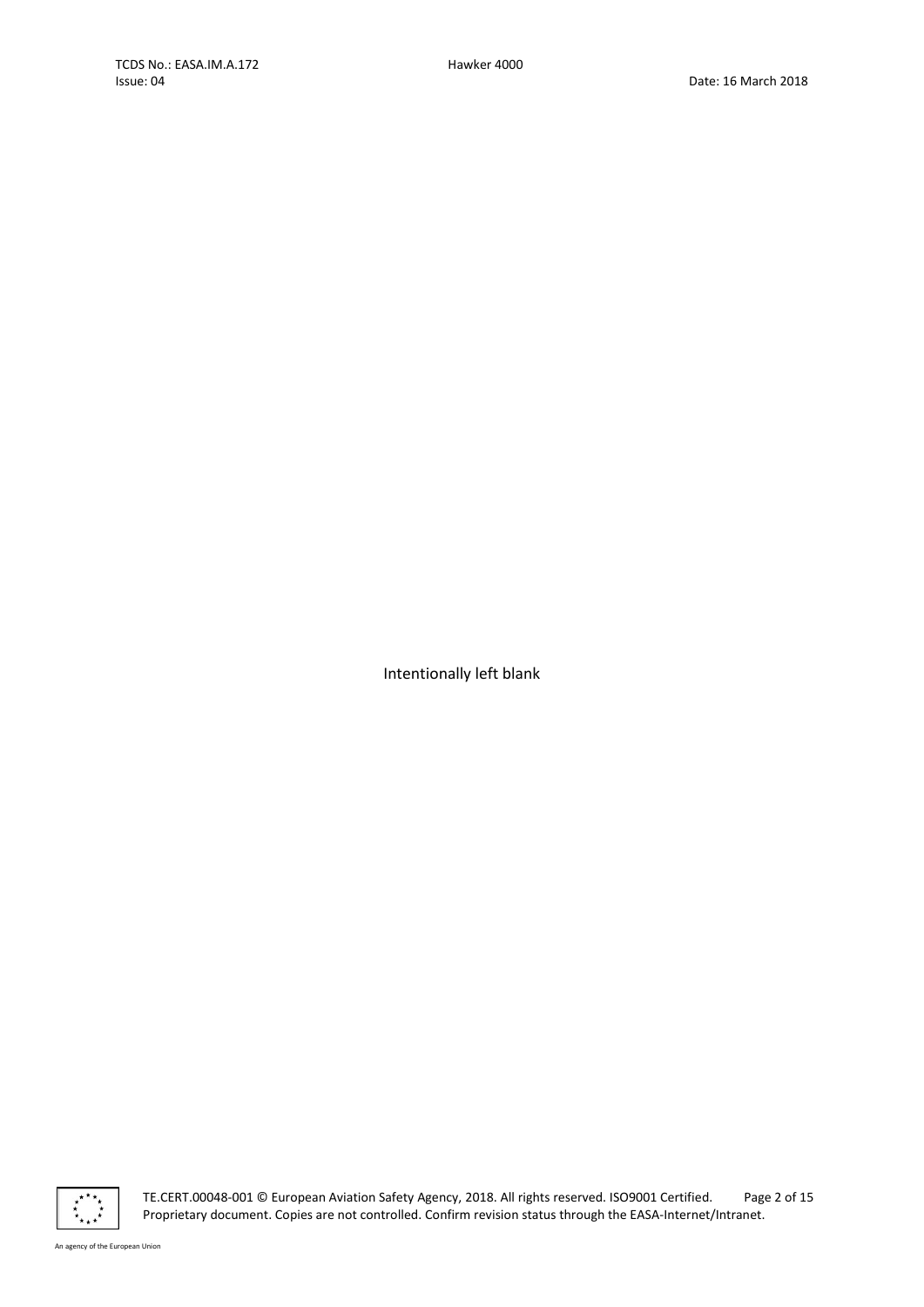| A.I. |  |
|------|--|
|      |  |
|      |  |
|      |  |
|      |  |
|      |  |
|      |  |
|      |  |
| III. |  |
|      |  |



TE.CERT.00048-001 © European Aviation Safety Agency, 2018. All rights reserved. ISO9001 Certified. Page 3 of 15 Proprietary document. Copies are not controlled. Confirm revision status through the EASA-Internet/Intranet.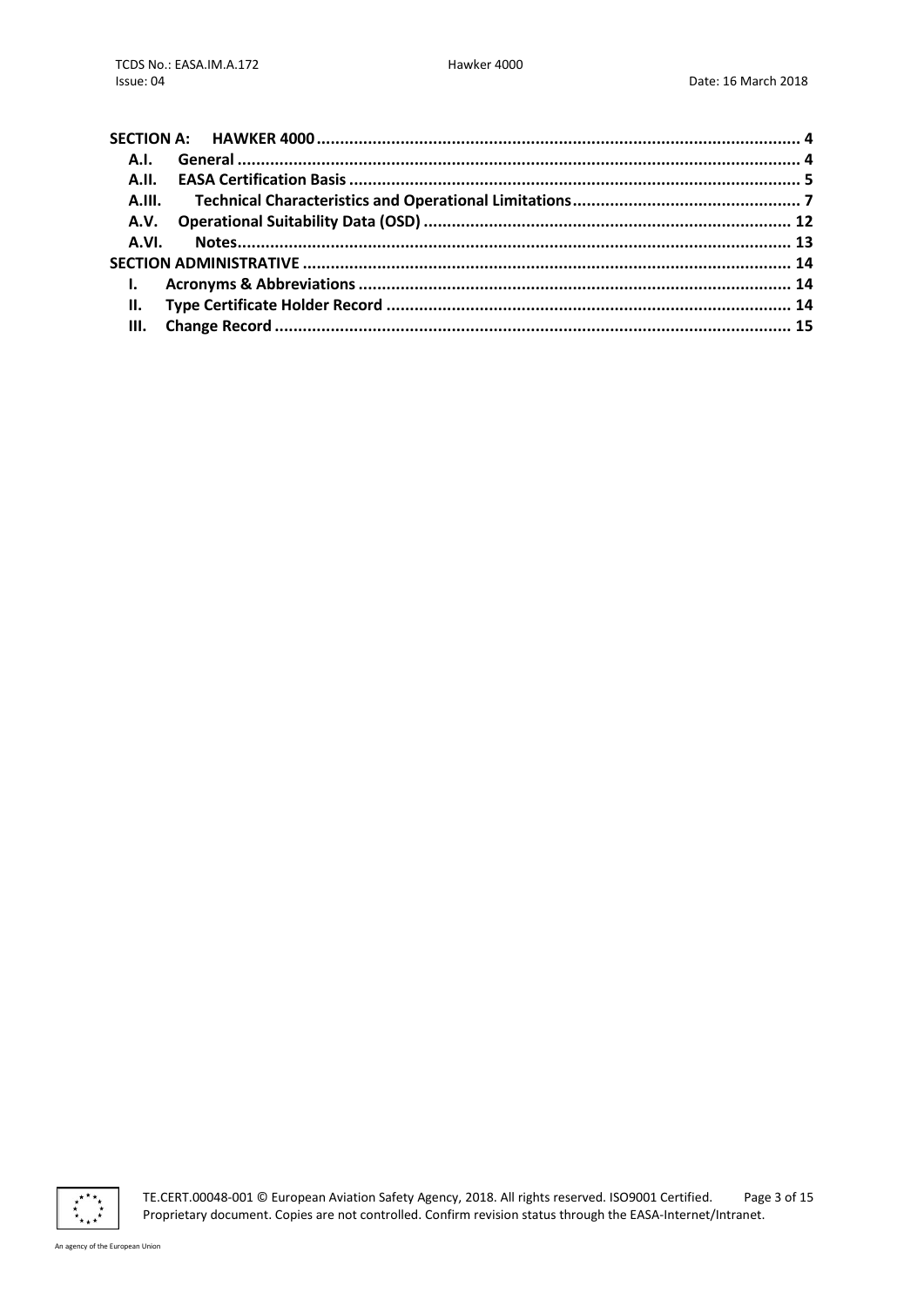# <span id="page-3-0"></span>**SECTION A: HAWKER 4000**

# <span id="page-3-1"></span>**A.I. General**

| 1. Type/ Model/ Variant                            |                                                                                                                                                                                                                                                                                                       |
|----------------------------------------------------|-------------------------------------------------------------------------------------------------------------------------------------------------------------------------------------------------------------------------------------------------------------------------------------------------------|
| 1.1 Type                                           | Hawker 4000                                                                                                                                                                                                                                                                                           |
| 1.2 Model                                          | 4000                                                                                                                                                                                                                                                                                                  |
| 1.3 Variant                                        | N/A                                                                                                                                                                                                                                                                                                   |
| 2. Airworthiness Category                          | Normal                                                                                                                                                                                                                                                                                                |
| 3. Performance Class                               | A                                                                                                                                                                                                                                                                                                     |
| 4. Manufacturer                                    | Hawker Beechcraft Corporation                                                                                                                                                                                                                                                                         |
| 5. EASA Type Certification Application Date        | 31 <sup>st</sup> December 2001                                                                                                                                                                                                                                                                        |
| 6. State of Design Authority                       | Federal Aviation Administration (US)                                                                                                                                                                                                                                                                  |
| 7. State of Design Authority Type Certificate Date | 21 <sup>st</sup> November 2006                                                                                                                                                                                                                                                                        |
| 8. EASA Type Certification Date                    | 03rd May 2010                                                                                                                                                                                                                                                                                         |
| 9. Eligible Serial Numbers                         | The EASA Type Certificate has been<br>for<br>established<br>Aircraft<br>Serial<br>Numbers RC-18, RC-20 and after.<br>Aircraft RC-7 through RC-17 and RC-19<br>are not in compliance with the EASA<br>defined certification basis and do not<br>conform to the EASA approved Type<br>Definition $1$ ). |
|                                                    | For eligible serial number a/c, before<br>initial acceptance for registration<br>under the EASA type certification basis                                                                                                                                                                              |

<sup>1</sup> Ref. Section A.III.1



TE.CERT.00048-001 © European Aviation Safety Agency, 2018. All rights reserved. ISO9001 Certified. Page 4 of 15 Proprietary document. Copies are not controlled. Confirm revision status through the EASA-Internet/Intranet.

compliance must be established to the full list of required kits as identified in addendum 5 of the type definition.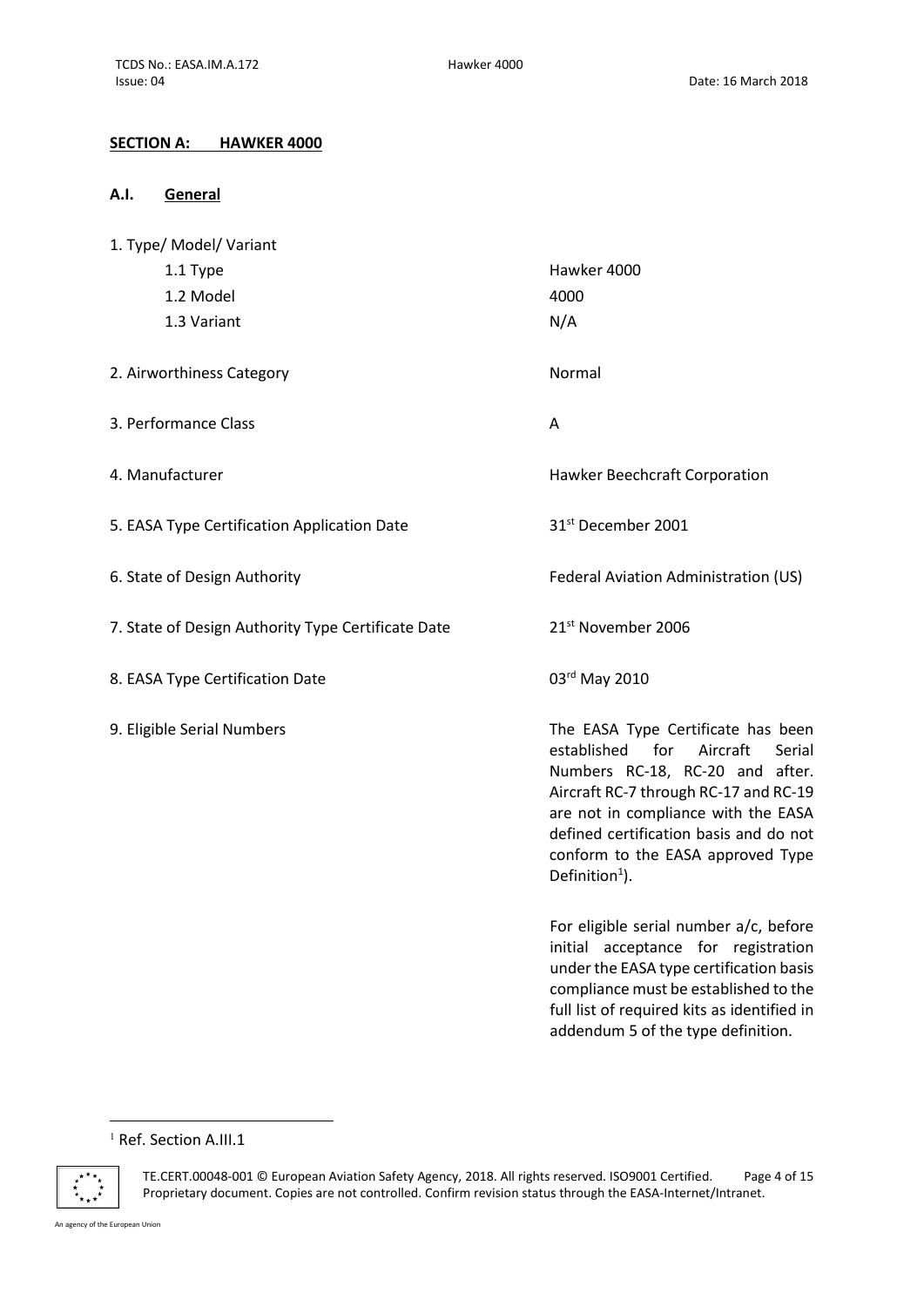# <span id="page-4-0"></span>**A.II. EASA Certification Basis**

| 1. Reference Date for determining the applicable requirements | $1st$ August 2000                                                                                                                                           |
|---------------------------------------------------------------|-------------------------------------------------------------------------------------------------------------------------------------------------------------|
| 2. FAA Airworthiness Requirements                             | FAR Part 25 Amendment 25-1<br>through 25-105 and 25.856 at<br>amendment 25-111,<br>as a<br>amended by the G-1 Issue<br>Paper (detailed in the FAA<br>TCDS). |
| 3. EASA Airworthiness Requirements                            | JAR 25 Change 15 (except as<br>noted below)                                                                                                                 |

# 4. Special Conditions (Issued in accordance with Paragraph 16 of JAR 21):

|                          | $C-01$   | <b>Sustained Engine Imbalance</b>         |
|--------------------------|----------|-------------------------------------------|
|                          | $C-02$   | Engine and APU Load Condition             |
| $\qquad \qquad -$        | $C-03$   | Interaction of Systems and Structure      |
| $\overline{\phantom{0}}$ | $C-04$   | <b>Ground Gust</b>                        |
|                          | $C-05$   | Flight Test Load Measurement              |
|                          | $C-06$   | <b>Flight Control Jams</b>                |
| $\overline{\phantom{0}}$ | $C-08$   | <b>Towbarless Towing</b>                  |
|                          | $-$ C-09 | Crashworthiness                           |
|                          | $- C-10$ | <b>Emergency Landing</b>                  |
| $\qquad \qquad -$        | $C-11$   | Composite Structure                       |
|                          | $- C-12$ | Secondary Bonded Structure                |
| $\overline{\phantom{0}}$ | $C-17$   | <b>High Alt Decompression</b>             |
| $\overline{\phantom{0}}$ | $C-19$   | <b>Vibration and Buffet</b>               |
| $\qquad \qquad -$        | $C-20$   | Design Manoeuvres, Pitch Manoeuvre        |
|                          | $C-21$   | Design Manoeuvres, Electronic Systems     |
| $\qquad \qquad -$        | $C-22$   | Taxi, Take Off and Landing Roll           |
| $\qquad \qquad -$        | $C-23$   | Gust Loads                                |
| $\overline{\phantom{0}}$ | $C-24$   | <b>Structural Flammability Resistance</b> |
| $\overline{\phantom{m}}$ | $D-01$   | <b>Towbarless Towing</b>                  |
| $\qquad \qquad -$        | $D-03$   | Doors                                     |
| $\overline{\phantom{m}}$ | $D-07$   | Post Crash Fire - Composite Fuselage      |
| $\qquad \qquad -$        | D-08     | In-Flight Fire - Composite Fuselage       |
|                          | $D-14$   | High Altitude Operation, Cabin Heat Load  |
|                          | $-$ F-01 | <b>HIRF</b>                               |
|                          |          |                                           |

# 5. Exemptions None

6. Deviations None



TE.CERT.00048-001 © European Aviation Safety Agency, 2018. All rights reserved. ISO9001 Certified. Page 5 of 15 Proprietary document. Copies are not controlled. Confirm revision status through the EASA-Internet/Intranet.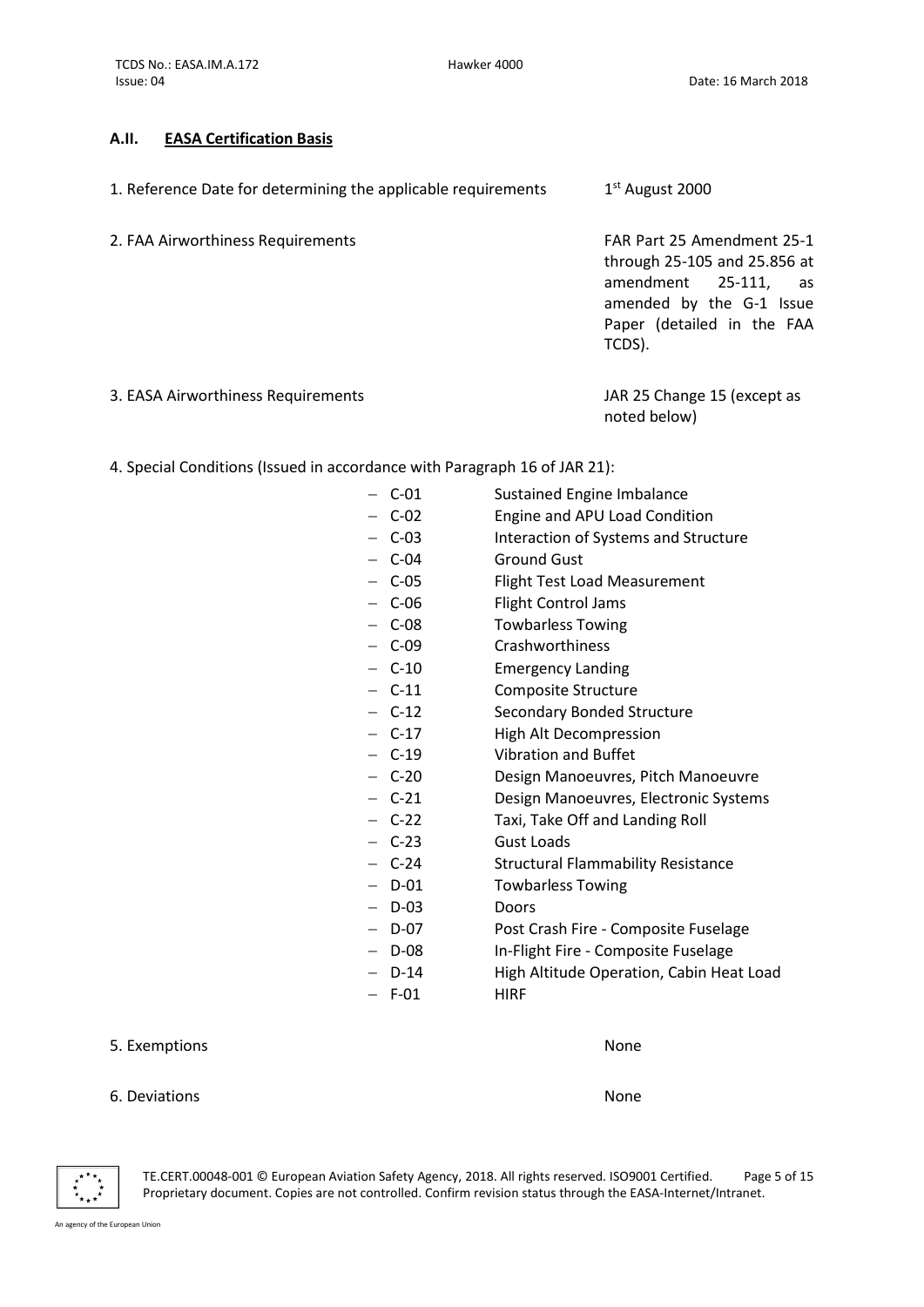7. Equivalent Safety Findings (in accordance with Paragraph 21 of JAR 21):

| $-$ CRI D-06 | <b>Entry Door Water Barrier</b>                |
|--------------|------------------------------------------------|
| $-$ CRI D-09 | Frangible Lavatory Door                        |
| $-$ CRI D-11 | <b>Gust Lock</b>                               |
| $-$ CRI D-12 | <b>Exit Sign Size</b>                          |
| $-$ CRI E-01 | <b>Thrust Reversers</b>                        |
| $-$ CRI F-10 | <b>Hydraulic Functional testing</b>            |
| $-$ CRI F-11 | <b>Standby Instruments</b>                     |
| $-$ CRI G-01 | Digital Display of Secondary Engine Parameters |
| $-$ CRI G-02 | Non-Essential APU Flight Deck Instrumentation  |
|              |                                                |

# 8. Elect to comply Requirements:

| $-25.723$       | Shock absorption tests (CS-25 Amdt 1)             |
|-----------------|---------------------------------------------------|
| $-25.791$       | Passenger Information Signs and Placards (CS-25   |
|                 | Amdt 1)                                           |
| $-25.981(a)(3)$ | Fuel Tank Ignition (CS-25 Amdt $1$ ) <sup>2</sup> |
| $-25.1435$      | Hydraulic Systems (CS-25 Amdt 1)                  |

9. Environmental Protection and the seed of the See EASA Type Certificate

Data Sheet Noise ref TCDSN IM.A.172.

<sup>2</sup> See Note 5



TE.CERT.00048-001 © European Aviation Safety Agency, 2018. All rights reserved. ISO9001 Certified. Page 6 of 15 Proprietary document. Copies are not controlled. Confirm revision status through the EASA-Internet/Intranet.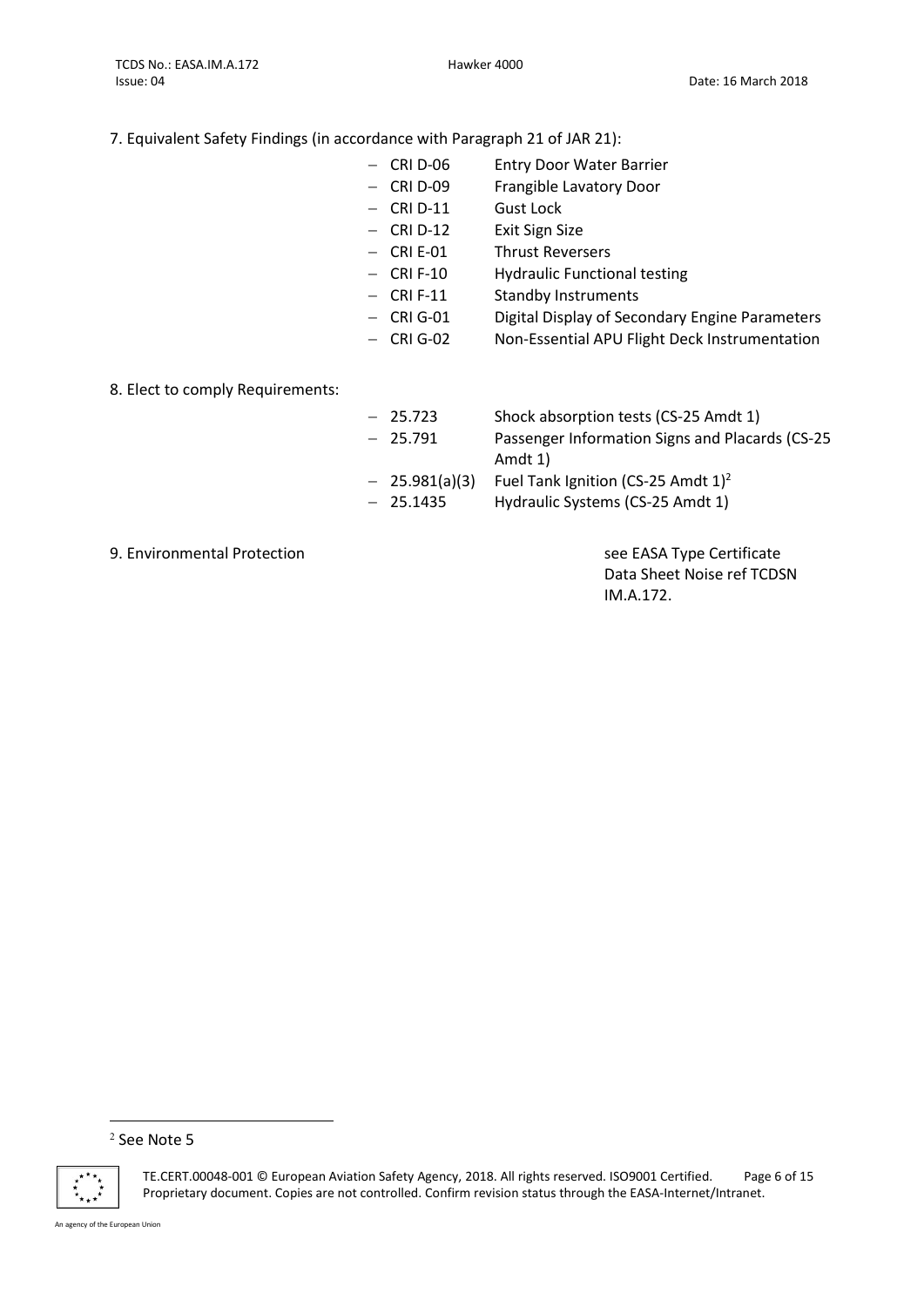# <span id="page-6-0"></span>**A.III. Technical Characteristics and Operational Limitations**

| 1. Type Design Definition | 4000E0951 Revision 21 or later including Addendum 5<br>for EASA specific requirements.                                                                                                                                                                                                                                                                                                                                                                                                                                                                                                                                                                |  |
|---------------------------|-------------------------------------------------------------------------------------------------------------------------------------------------------------------------------------------------------------------------------------------------------------------------------------------------------------------------------------------------------------------------------------------------------------------------------------------------------------------------------------------------------------------------------------------------------------------------------------------------------------------------------------------------------|--|
| 2. Description            | The Model 4000 is a twin engine, swept wing, super<br>mid-sized executive jet with a design maximum take-<br>off weight of 39,500 lbs (17,916 Kgs). The maximum<br>operating speed is 350 kts (Mach 0.84) and maximum<br>operating altitude of 45,000ft. The aeroplane is<br>powered by two Pratt & Whitney Canada turbofan<br>engines (PW308A) with a maximum sea level takeoff<br>thrust rating of 6,904 lbs. The airframe is an all<br>metallic wing and composite fuselage and composite/<br>metallic empennage. The aeroplane is fitted with the<br>Honeywell Primus EPIC Avionics System and is<br>designed for 2 crew and up to 10 passengers. |  |
| 3. Equipment              | The equipment must be installed as established by the<br>applicable requirements. (Ref. to Section A.V for the<br>EASA Master Minimum Equipment List).                                                                                                                                                                                                                                                                                                                                                                                                                                                                                                |  |
| 4. Engine                 |                                                                                                                                                                                                                                                                                                                                                                                                                                                                                                                                                                                                                                                       |  |
| 4.1. Model                | Two Pratt and Whitney Canada (P&WC) PW308A<br><b>Turbofan Powerplants</b>                                                                                                                                                                                                                                                                                                                                                                                                                                                                                                                                                                             |  |
| 4.2 Type Certificate      | EASA Engine Type Certificate No. EASA.IM.E.057                                                                                                                                                                                                                                                                                                                                                                                                                                                                                                                                                                                                        |  |
| 5. Auxiliary Power Unit   | Honeywell 36-150 HH APU                                                                                                                                                                                                                                                                                                                                                                                                                                                                                                                                                                                                                               |  |
|                           | Refer to applicable approved manuals for servicing<br>information.                                                                                                                                                                                                                                                                                                                                                                                                                                                                                                                                                                                    |  |
| 6. Propeller              | None                                                                                                                                                                                                                                                                                                                                                                                                                                                                                                                                                                                                                                                  |  |
| 7. Fluids $3$             | Conforming<br>&<br>Whitney<br>to<br>Pratt<br>company<br>specifications CPW 204, refer to the limitations section<br>of the EASA approved Airplane Flight Manual (AFM).                                                                                                                                                                                                                                                                                                                                                                                                                                                                                |  |

<sup>3</sup> Fuel, Oil, Additives, Hydraulics



TE.CERT.00048-001 © European Aviation Safety Agency, 2018. All rights reserved. ISO9001 Certified. Page 7 of 15 Proprietary document. Copies are not controlled. Confirm revision status through the EASA-Internet/Intranet.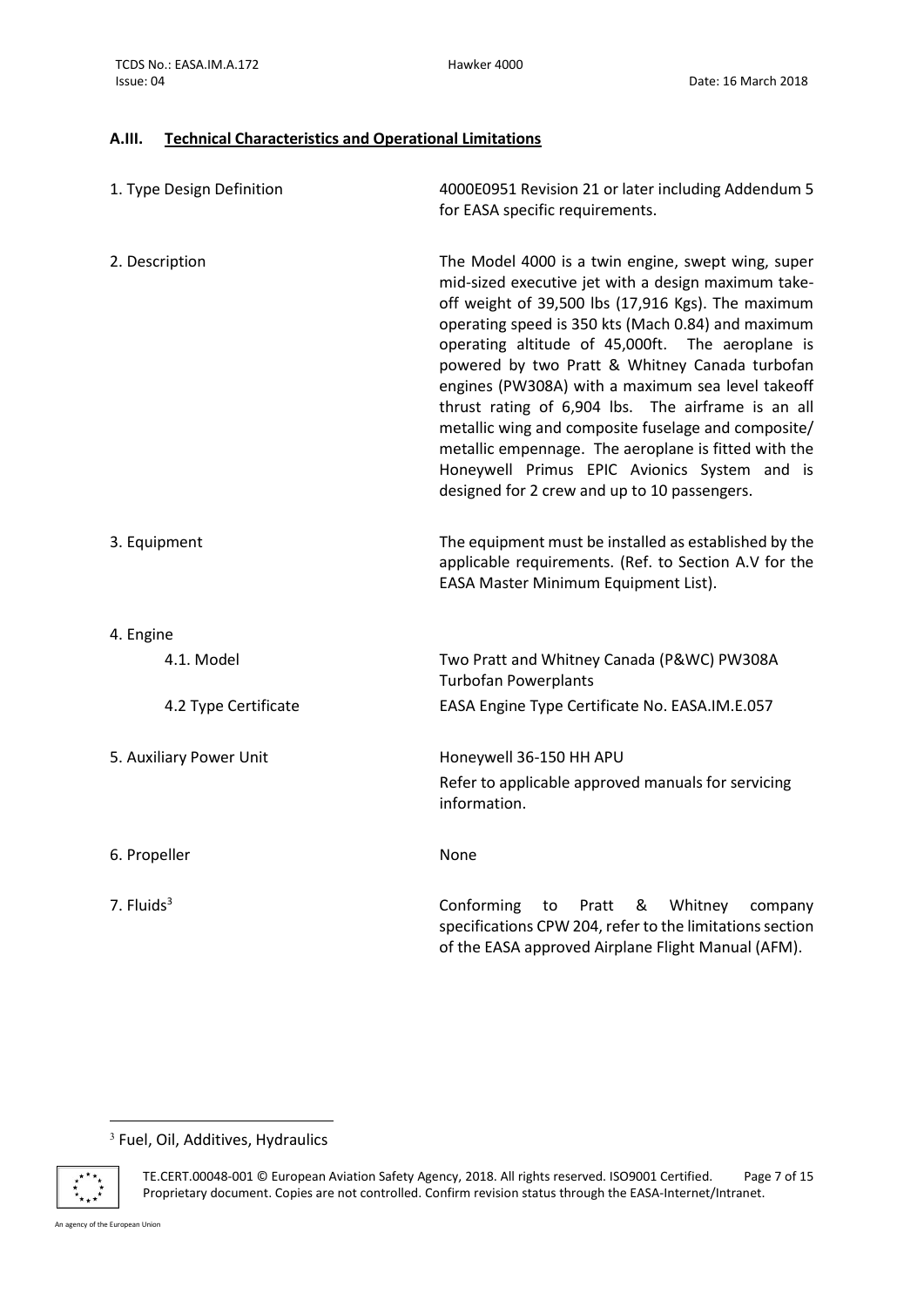# 8. Fuel capacity **Density: 0.8 kg/litre or 6.7 lbs/US gal**

| Tank | Capacity, US gal (litre) | Usable Fuel     |
|------|--------------------------|-----------------|
| LН   | 1094.7 (4143.9)          | 1090.1 (4126.5) |
| RН   | 1094.7 (4143.9)          | 1090.1 (4126.5) |

| Unusable Fuel | 77.5 lbs (35.2 kg) total |
|---------------|--------------------------|
| Drainable     | 61.6 lbs (28.0 kg)       |
| Undrainable   | 15.9 lbs (7.2 kg)        |

9. Air Speeds

| V <sub>MO</sub> :                            | - 1000 to < 8000ft                     | <b>280 KIAS</b> |
|----------------------------------------------|----------------------------------------|-----------------|
|                                              | ≥ 8000ft to 20000ft                    | <b>350 KIAS</b> |
|                                              | 32000ft                                | <b>307 KIAS</b> |
|                                              | (Linear variation, 20000ft to 32000ft) |                 |
| Mмо                                          | (above 32,000 ft) 0.84 Mach            |                 |
|                                              |                                        |                 |
| $V_{FE}$ (12°):                              | <b>230 KIAS</b>                        |                 |
| $V_{FE}$ (20°):                              | <b>230 KIAS</b>                        |                 |
| $V_{FE}$ (35°):                              | 180 KIAS                               |                 |
|                                              |                                        |                 |
| $V_{IF}$ :                                   | <b>230 KIAS</b>                        |                 |
| $V_{IORFT}$ :                                | <b>210 KIAS</b>                        |                 |
| $V_{\text{LOEXT}}$ :                         | <b>230 KIAS</b>                        |                 |
| $\mathsf{V}_{\mathsf{IO}}$ fmer ext $\colon$ | <b>200 KIAS</b>                        |                 |
|                                              |                                        |                 |
| V^ :                                         | 1,000 to 45,000 ft. 210 KIAS           |                 |
|                                              |                                        |                 |

 $V_{RA}/M_{RA}$ :

| Standard<br>Aircraft   | Increased<br>Gross Weight<br>Aircraft | Standard<br>Aircraft | Increased<br>Gross Weight<br>Aircraft |
|------------------------|---------------------------------------|----------------------|---------------------------------------|
| 1,000 to<br>37,685 ft  | 1,000 to<br>38,100 ft                 | 245 KIAS             | 235 KIAS                              |
| 37,685 to<br>45,000 ft | 38,100 to<br>45,000 ft                | 0.77 Mach            | 0.75 Mach                             |

 $*_{\star}$   $\star$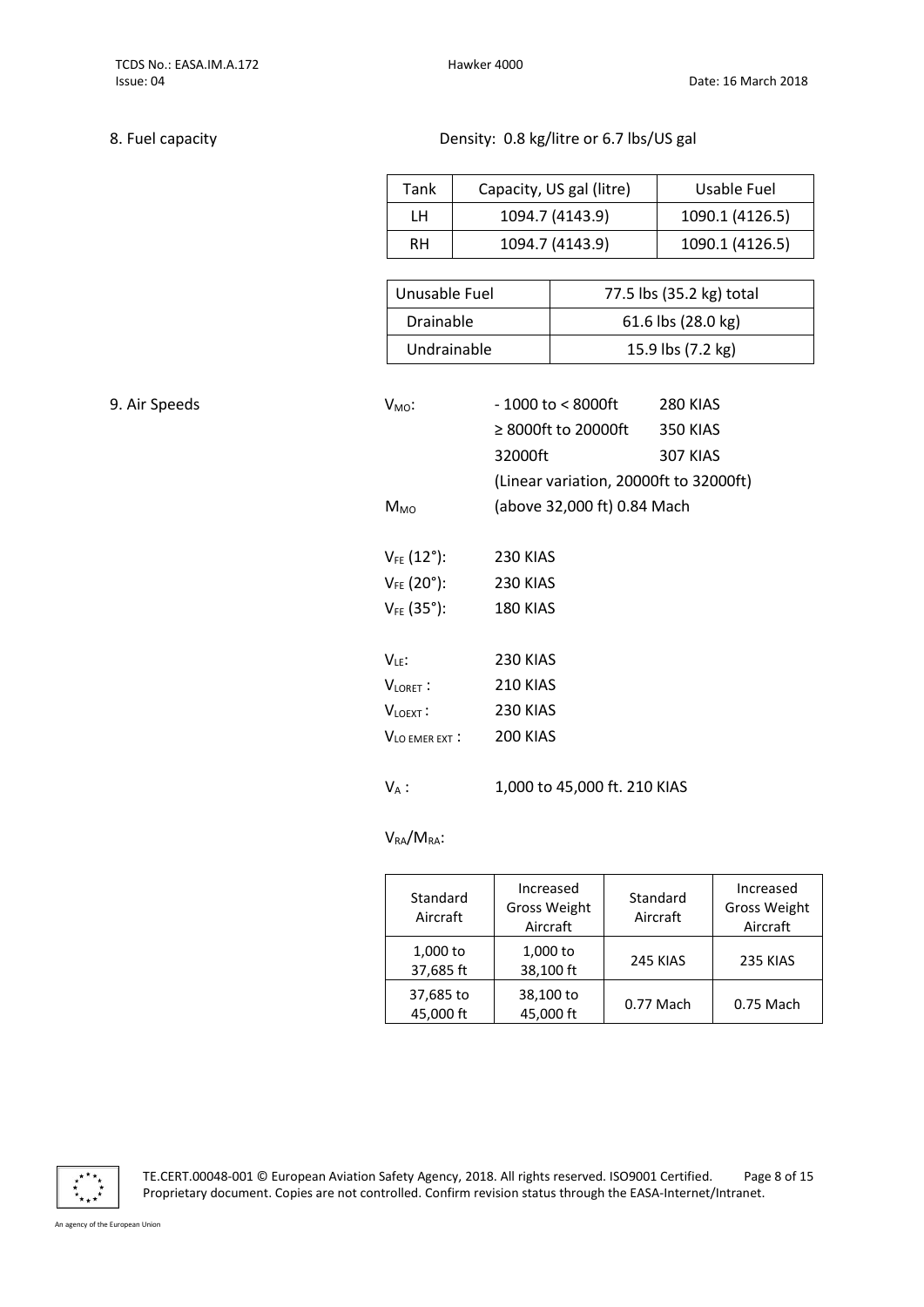| $V_B/M_B$ : |  |
|-------------|--|
|-------------|--|

| Standard<br>Aircraft | Increased<br><b>Gross Weight</b><br>Aircraft | Standard<br>Aircraft   | Increased<br><b>Gross Weight</b><br>Aircraft |
|----------------------|----------------------------------------------|------------------------|----------------------------------------------|
| 1,000 ft.            | 1,000 ft                                     | <b>250 KIAS</b>        | <b>235 KIAS</b>                              |
| 5,000 ft             | 5,000 ft                                     | <b>251 KIAS</b>        | <b>235 KIAS</b>                              |
| 10,000 ft            | 10,000 ft                                    | 252 KIAS               | <b>235 KIAS</b>                              |
| 15,000 ft            | 15,000 ft                                    | 253 KIAS               | <b>235 KIAS</b>                              |
| 20,000 ft            | 20,000 ft                                    | <b>255 KIAS</b>        | <b>235 KIAS</b>                              |
| 25,000 ft            | 25,000 ft                                    | 257 KIAS               | <b>235 KIAS</b>                              |
| 30,000 ft            | 30,000 ft                                    | <b>260 KIAS</b>        | <b>235 KIAS</b>                              |
| 36,000 ft            |                                              | 265 KIAS/<br>0.80 Mach |                                              |
|                      | 38,100 ft                                    |                        | 235 KIAS/<br>0.75 Mach                       |
| 45,000 ft            | 45,000 ft                                    | 0.80 Mach              | 0.75 Mach                                    |

 $V_{SB}/M_{SB}$ : NO LIMIT

 $V<sub>MCA</sub>$ :

- Flaps 0° 99 KIAS **Flaps 12 ° Below stick pusher at all weights** 
	- Flaps 20° Below stick pusher at all weights
- $V_{MCG}$ : 85 KIAS

 $V_{MCL}$ :

- Approach Flaps 12° Below stick pusher at all weights<br>■ Landing Flans 35° Below stick pusher at all weights
- Landing Flaps 35° Below stick pusher at all weights

V<sub>TIRE</sub>: 182 KNOTS

10. Flight Envelope **Refer to EASA approved AFM** 

# 11. Operating Limitations

11.1 Approved Operations Eligible for the following kinds of operation when the appropriate equipment and instruments required by the operation requirements are installed, approved and operating as defined by the MMEL:

- $-$  CAT I
- VFR (Visual)
- IFR (Instrument)
- $-$  Day



TE.CERT.00048-001 © European Aviation Safety Agency, 2018. All rights reserved. ISO9001 Certified. Page 9 of 15 Proprietary document. Copies are not controlled. Confirm revision status through the EASA-Internet/Intranet.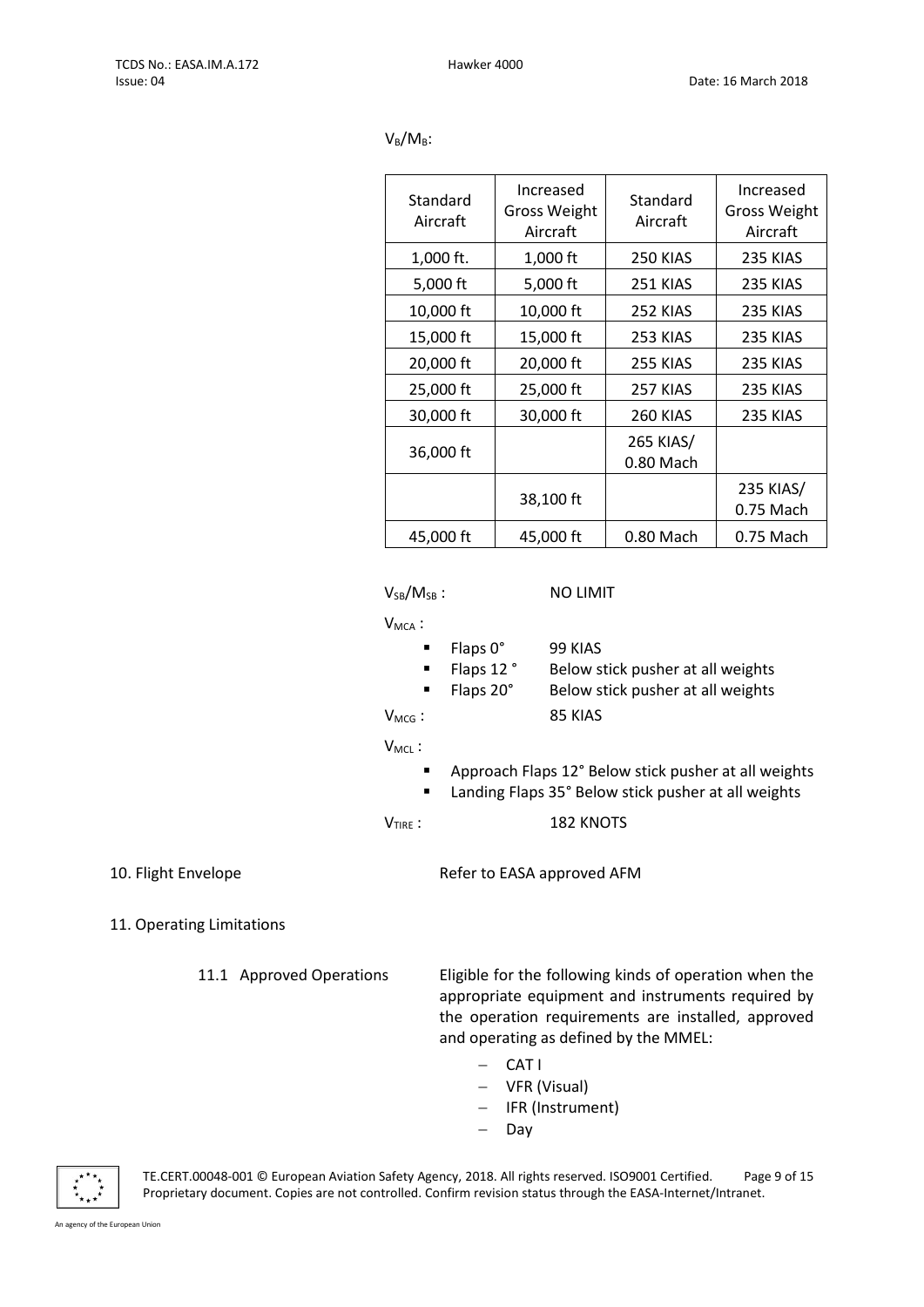|                                  | Night<br>Icing<br><b>Enhanced Surveillance</b><br><b>RVSM</b>                                                                                                                                                                                          |  |  |
|----------------------------------|--------------------------------------------------------------------------------------------------------------------------------------------------------------------------------------------------------------------------------------------------------|--|--|
| 11.2 Other Limitations           | Refer to EASA approved AFM, Airplane Maintenance<br>Manual 401-590001-0015 (AMM), and Airworthiness<br>Limitations Manual 401-590001-0024 (ALM) <sup>4</sup> .                                                                                         |  |  |
| 12. Maximum Certified Masses     | Max Ramp Weight<br>39,700 lbs (18,007 kg)<br>Max Takeoff Weight<br>39,500 lbs (17,916 kg)<br>Max Landing Weight<br>33,500 lbs (15,195 kg)<br>Max Zero Fuel Weight 26,000 lbs (11,793 kg)                                                               |  |  |
| 13. Centre of Gravity Range      | Refer to EASA approved AFM                                                                                                                                                                                                                             |  |  |
| 14. Datum                        | Refer to FAA TCDS.                                                                                                                                                                                                                                     |  |  |
| 15. Mean Aerodynamic Chord (MAC) | Refer to FAA TCDS.                                                                                                                                                                                                                                     |  |  |
| 16. Levelling Means              | Refer to FAA TCDS.                                                                                                                                                                                                                                     |  |  |
| 17. Minimum Flight Crew          | Two $(2)$ : one $(1)$ pilot and one $(1)$ co-pilot                                                                                                                                                                                                     |  |  |
| 18. Maximum Seating Capacity     | See Note 1. The aircraft is certified for carriage of 10<br>passengers provided approved seating arrangement<br>and related required passenger provisions are<br>accordance<br>incorporated<br>with<br>the<br>in<br>EASA<br><b>Certification Basis</b> |  |  |
| 19. Baggage/Cargo Compartment    | Cargo compartment loading must be accomplished in<br>accordance with limitations as outlined in Weight and<br>Balance Manual.                                                                                                                          |  |  |

<sup>4</sup> See Notes 2 and 3



TE.CERT.00048-001 © European Aviation Safety Agency, 2018. All rights reserved. ISO9001 Certified. Page 10 of 15 Proprietary document. Copies are not controlled. Confirm revision status through the EASA-Internet/Intranet.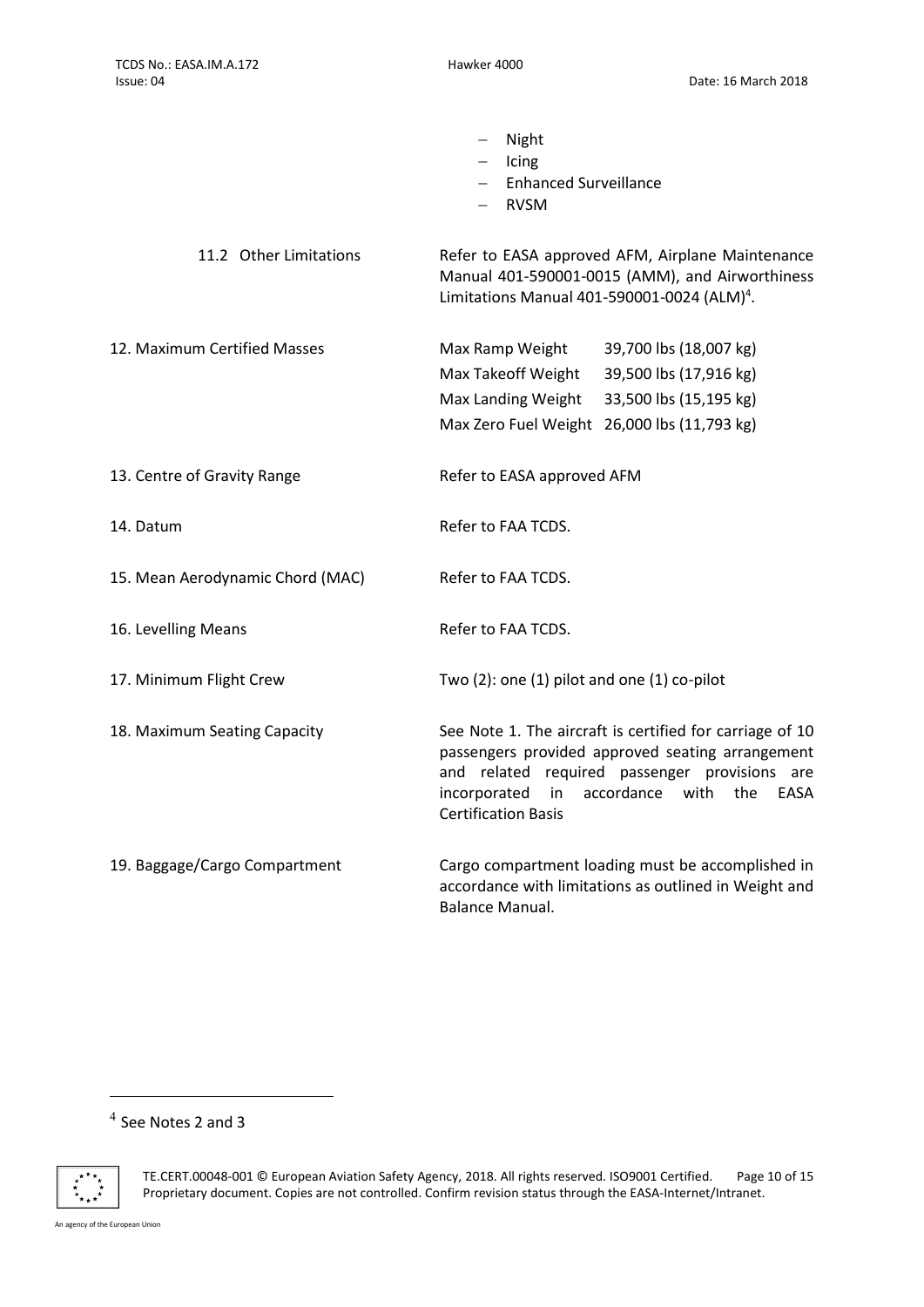## **A.IV. Operating and Service Instructions**

| 1. Flight Manual | 401-590001-0035 Revison A1 (or later approved EASA<br>revision)                                                                                                                                      |
|------------------|------------------------------------------------------------------------------------------------------------------------------------------------------------------------------------------------------|
|                  | 401-590001-0078 (for a/c serial number RC-59 and<br>after, or prior a/c serial numbers with Kit 401-3007 or<br>401-3008 or 401-3027 or 401-3028 installed for Block<br>Point Upgrade A. (See Note 6) |

## 2. ICA and Airworthiness Limitations

| 2.1 Service Information: | Service Bulletins and Continuing Airworthiness                                  |
|--------------------------|---------------------------------------------------------------------------------|
|                          | Instructions (AMM 401-590001-0015 Chapter 4)                                    |
|                          | containing the statement that the document is                                   |
|                          | approved by the USA FAA are accepted by EASA                                    |
|                          | according to the EASA Certification Basis and the EASA                          |
|                          | approved Type Design of the aeroplane                                           |
|                          | 2.2 Maintenance Instructions: Information essential to the proper servicing and |

- 2.2 Maintenance Instructions: Information essential to the proper servicing and maintenance of the aircraft is contained in the Instructions for Continued Airworthiness, Model 4000 AMM Maintenance Manual 401-590001-0015 Revision A7, April 2010, or later revision.
- 2.3 Airworthiness Limitations: Mandatory replacement times, structural inspection intervals, and related structural inspection procedures and Certification Maintenance Requirements are presented in the approved Airworthiness Limitations Section of the Instructions for Continued Airworthiness, Chapter 4, Model 4000 AMM 401-590001-0015 A7 (or later EASA approved revision) $5$
- 3. Weight and Balance Manual Hawker Model 4000 Weight & Balance Manual, For Weight and Balance information, refer to the appropriate FAA Approved Weight and Balance Manual.

<sup>5</sup> See Note 4



TE.CERT.00048-001 © European Aviation Safety Agency, 2018. All rights reserved. ISO9001 Certified. Page 11 of 15 Proprietary document. Copies are not controlled. Confirm revision status through the EASA-Internet/Intranet.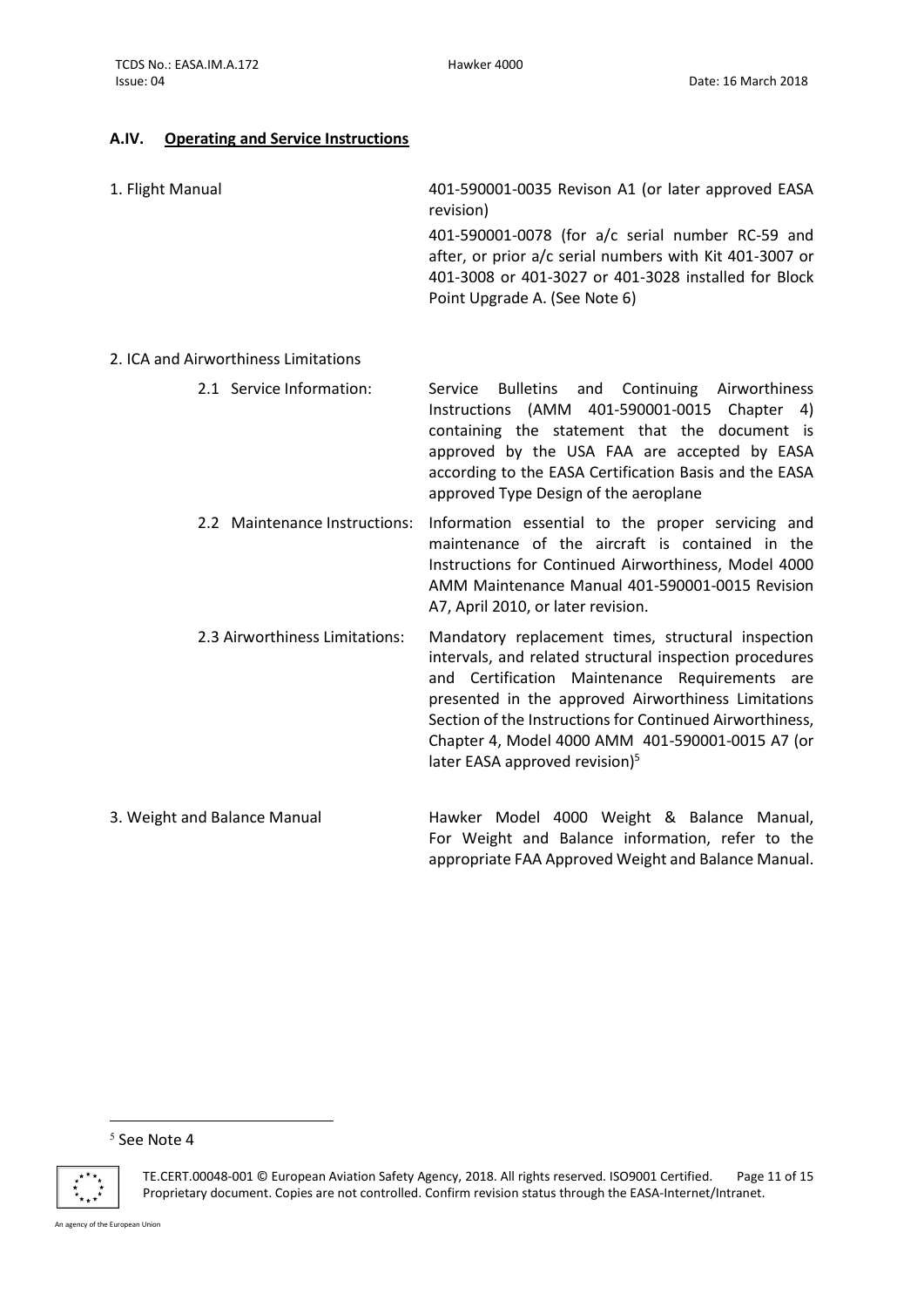# <span id="page-11-0"></span>**A.V. Operational Suitability Data (OSD)**

(Reserved)



TE.CERT.00048-001 © European Aviation Safety Agency, 2018. All rights reserved. ISO9001 Certified. Page 12 of 15 Proprietary document. Copies are not controlled. Confirm revision status through the EASA-Internet/Intranet.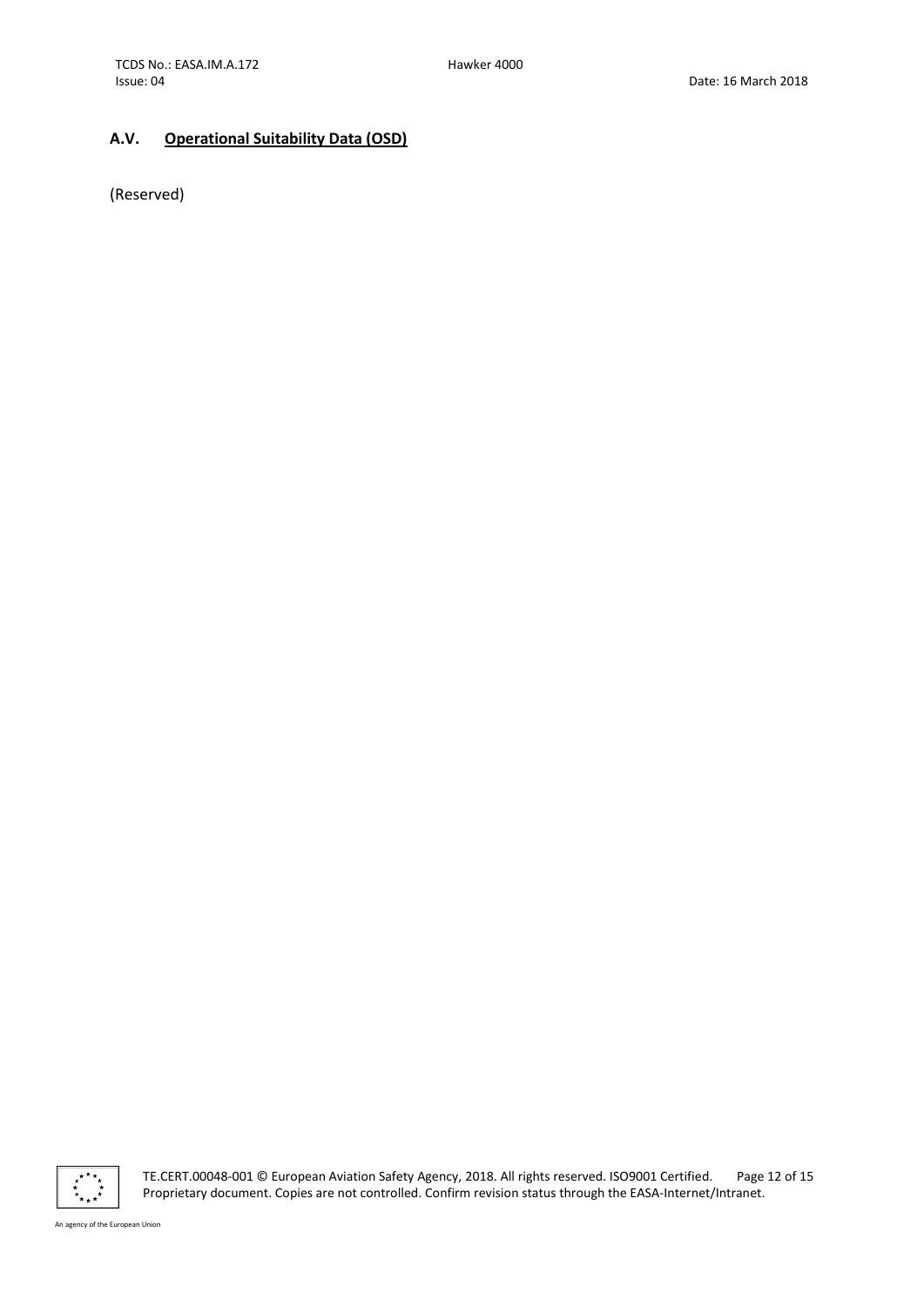# <span id="page-12-0"></span>**A.VI. Notes**

- Note 1. The aircraft type certified at the Hawker Beechcraft factory is in a "without passenger interior" configuration and carriage of passengers or baggage is prohibited. The "with passenger interior" configuration includes up to ten passengers and baggage approved by STC or equivalent approval method.
- Note 2. Aircraft without passenger interior are limited to 100 flight hours.
- Note 3. The Model 4000 has been approved for high altitude operations. Any modifications to the pressure vessel must be approved in accordance with the requirements as shown in the certification basis. This included modifications which could result in a pressure vessel opening, such as the loss of an antenna, greater than 4.35 square inches..
- Note 4. Certification Maintenance Requirements (CMR) are found in the Airworthiness Limitations Manual Chapter Four (4). Engineering approval of the CMRs in documented in report 4000E285673, Certification Maintenance Requirements.
- Note 5. For Aeroplane Flight Manual from serial number RC-59 or prior a/c fitted with kit SB28-3950.
- Note 6. For aeroplanes registered in EASA Member States primarily using metric units, metric supplement P/N 401-590001-0091 Volumes 1 of 2 and 2 of 2 may be carried onboard instead of P/N 401-590001-0078 Performance Volumes 2 of 3 and 3 of 3 with Imperial units



TE.CERT.00048-001 © European Aviation Safety Agency, 2018. All rights reserved. ISO9001 Certified. Page 13 of 15 Proprietary document. Copies are not controlled. Confirm revision status through the EASA-Internet/Intranet.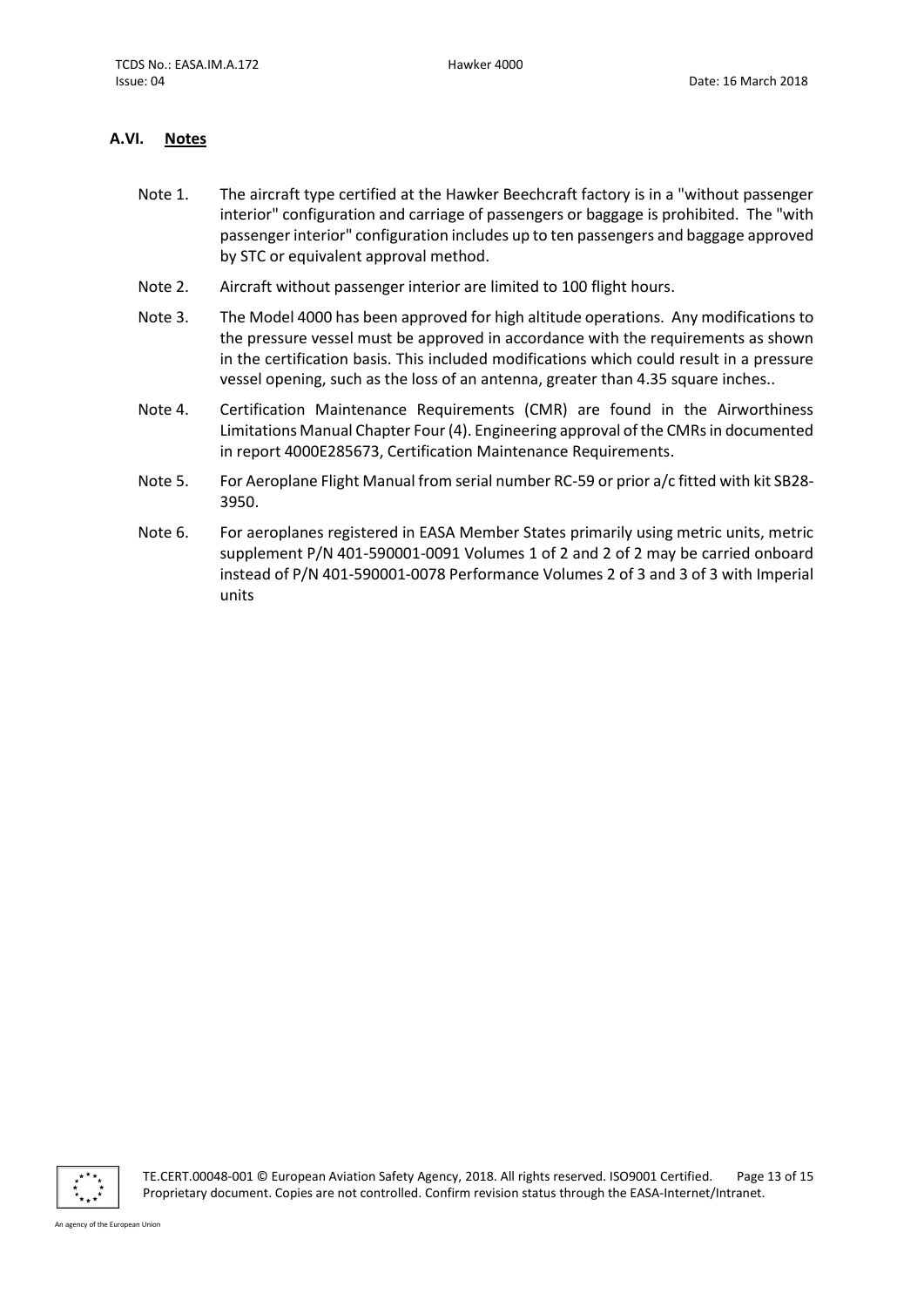# <span id="page-13-0"></span>**SECTION ADMINISTRATIVE**

# <span id="page-13-1"></span>**I. Acronyms & Abbreviations**

| <b>AFM</b>  | Airplane Flight Manual                          |
|-------------|-------------------------------------------------|
| <b>ALM</b>  | <b>Airworthiness Limitations Manual</b>         |
| AMM         | Airplane Maintenance Manual                     |
| <b>APU</b>  | <b>Auxiliary Power Unit</b>                     |
| <b>CMR</b>  | <b>Certification Maintenance Requirements</b>   |
| <b>CRI</b>  | <b>Certification Review Item</b>                |
| CS          | <b>Certification Specification</b>              |
| EC          | <b>European Commission</b>                      |
| EASA        | <b>European Aviation Safety Agency</b>          |
| FAA         | <b>Federal Aviation Administration</b>          |
| <b>FAR</b>  | <b>Federal Aviation Regulation</b>              |
| <b>HIRF</b> | <b>High Intensity Radiated Field</b>            |
| <b>ICA</b>  | <b>Instructions for Continued Airworthiness</b> |
| <b>ICAO</b> | International Civil Aviation Organization       |
| <b>IFR</b>  | <b>Instrument Flight Rules</b>                  |
| <b>JAA</b>  | <b>Joint Aviation Authorities</b>               |
| <b>JAR</b>  | <b>Joint Aviation Requirements</b>              |
| <b>MMEL</b> | Master Minimum Equipment List                   |
| <b>RVSM</b> | <b>Reduced Vertical Separation Minima</b>       |
| <b>SC</b>   | <b>Special Condition</b>                        |
| <b>STC</b>  | Supplemental Type Certificate                   |
| TC          | <b>Type Certificate</b>                         |
| <b>TCDS</b> | <b>Type Certificate Data Sheet</b>              |
| <b>VFR</b>  | <b>Visual Flight Rules</b>                      |
| <b>WBM</b>  | <b>Weight and Balance Manual</b>                |

# <span id="page-13-2"></span>**II. Type Certificate Holder Record**

Up to 11<sup>th</sup> October 2016: Hawker Beechcraft Corporation 9709 E. Central Wichita, Kansas 67206, United States of America

Since 12<sup>th</sup> October 2016: Textron Aviation Inc. One Cessna Boulevard Wichita, KS 67215, United States of America



TE.CERT.00048-001 © European Aviation Safety Agency, 2018. All rights reserved. ISO9001 Certified. Page 14 of 15 Proprietary document. Copies are not controlled. Confirm revision status through the EASA-Internet/Intranet.